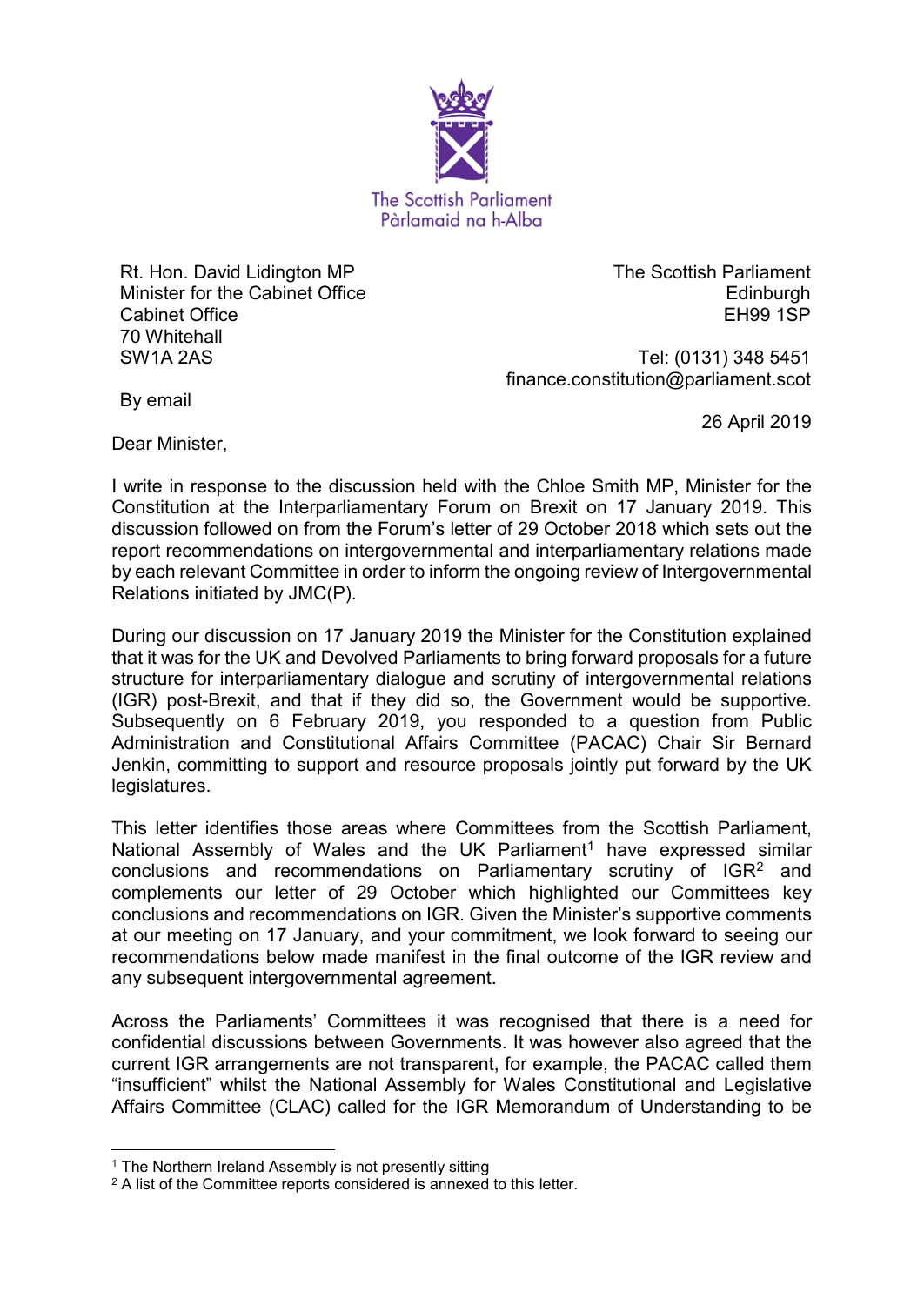overhauled in the interests of transparency, accountability and good governance. The House of Lords Constitution Committee along with Committees from the House of Commons, the National Assembly for Wales and the Scottish Parliament all recommended that a range of information about IGR be provided to Parliaments to enhance transparency including the timely provision of information about meetings, any decisions taken and the text of agreements reached.

Committees from each Parliament also recommended that IGR becomes more accountable. Parliamentary scrutiny of IGR is essential in order to deliver accountability and to ensure that there is clarity around the basis for agreements reached by governments and any decisions made.

All recommended that the current IGR agreement between the Scottish Parliament and Scottish Government be replicated across all Parliaments. This agreement, reached in 2016, sets out the agreed position of the Scottish Parliament and Scottish Government on the information that the Scottish Government will, where appropriate, provide the Scottish Parliament with regard to its own participation in formal, ministerial level inter-governmental meetings, concordats, agreements and memorandums of understanding. It recognises three principles which govern the relationship between the Scottish Parliament and Scottish Government with regard to IGR. These are:

- Transparency
- Accountability
- Respect for the confidentiality of discussions between governments

A similar agreement, reached in January 2019, exists between the Welsh Government and the National Assembly of Wales.

**Given the shared conclusions and recommendations made by Committees in each Parliament we recommend that any final IGR agreement explicitly recognises the core principles of respect for confidentiality, transparency and accountability with regard to the role of the UK and Devolved Parliaments in IGR.**

**We also recommend that the final IGR agreement also explicitly commits to providing timely information to the UK and Devolved Parliaments on IGR meetings, decisions and the content of agreements.** A starting point is that this information should be no less detailed than that currently provided for by the agreement between the Scottish Parliament and Scottish Government and should apply to all forums of IGR (for example Ministerial Quadrilaterals, JMC meetings).

Common frameworks are an emerging area of intergovernmental relations whereby shared approaches to policy making in some areas are being agreed between the UK and Devolved Governments. As the UK Government's second report on Common Frameworks notes, close working relationships and collaboration between the UK and Devolved Governments has enabled significant progress to be made. That report also makes clear that most Common Frameworks will be non-legislative (such as concordats or Memorandums of Understanding) with some 24 policy areas likely to require legislative elements in part or in whole. Whilst legislative frameworks will require Parliamentary scrutiny and approval, currently the UK and Devolved Parliaments will not have a similar role in relation to non-legislative frameworks.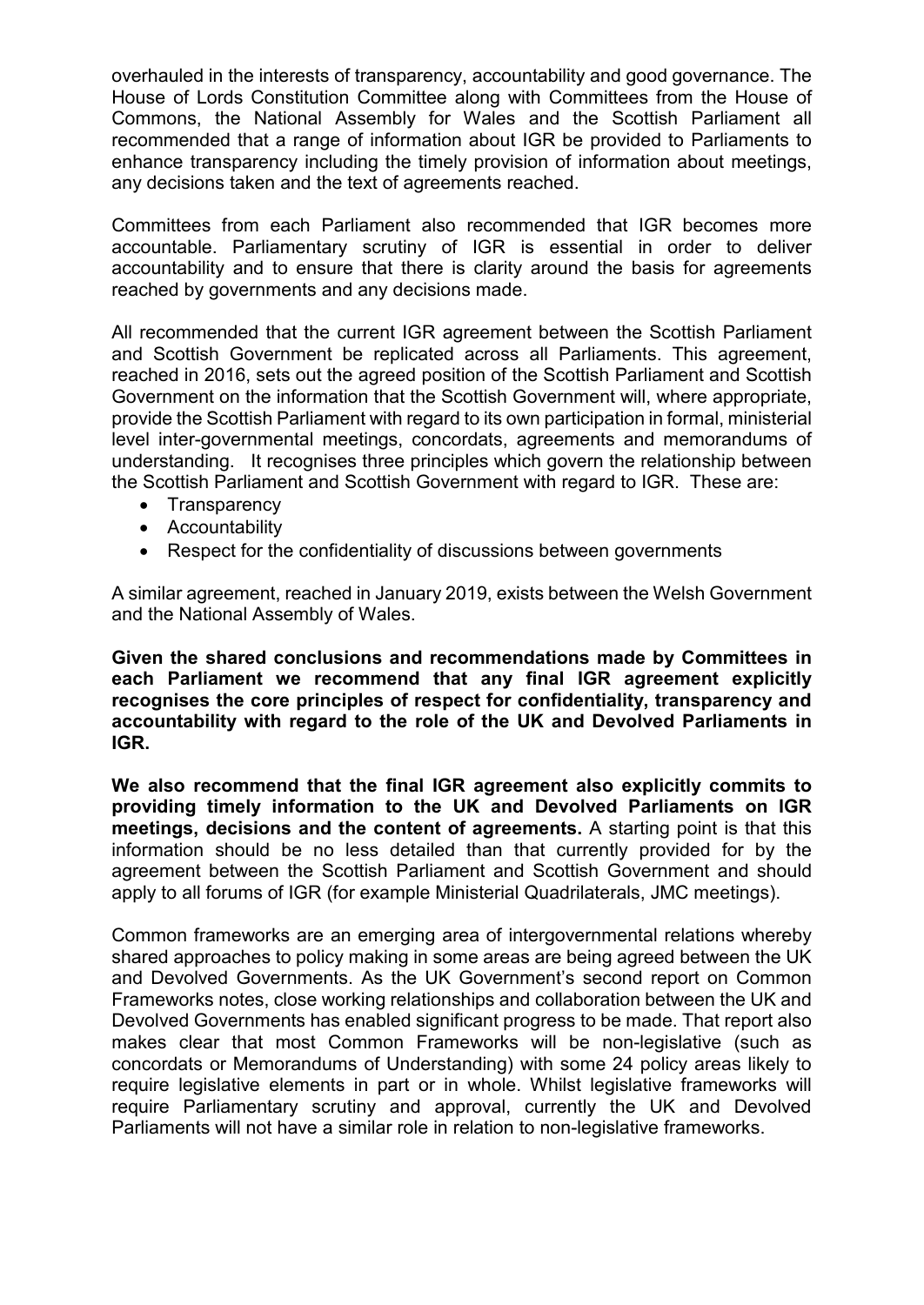Committees in all Parliaments have recommended that Parliament should have a scrutiny role in relation to all frameworks with PACAC explaining that such scrutiny is necessary "to prevent a democratic deficit" whilst the National Assembly of Wales External Affairs and Additional Legislation Committee called for "Decisions about future UK-wide policy frameworks must be agreed between the UK Government and the Devolved governments and legislatures." The Scottish Parliament's Finance and Constitution Committee agreed that the process for agreeing common frameworks and their content must be arrived at "through agreement and not imposed."

## **Given this we recommend that each Parliament is given sufficient opportunity to scrutinise and approve common frameworks (legislative and non-legislative).**

A response to the above recommendations would be most welcome by 7 June 2019 in order that it can be considered by the next meeting of the Interparliamentary Forum on Brexit. This letter has also been copied to Kevin Foster MP, Minister to the Cabinet, Michael Russell, Cabinet Secretary for Government Business and Constitutional Relations, and Jeremy Miles AM, Minister for Brexit.

We also look forward to the outcome of the IGR review and invite you to speak with the IPF at its conclusion.

Yours sincerely,

Brin Ga-San

Bruce Crawford MSP, Convener of the Finance and Constitution Committee

## **Other members in attendance:**

Adam Tomkins MSP, Deputy Convener, Finance and Constitution Committee, Scottish Parliament

Joan McAlpine MSP, Convener, Culture, Tourism, Europe and External Affairs Committee, Scottish Parliament

Mick Antoniw AM, Chair, Constitutional and Legislative Affairs Committee, National Assembly for Wales

David Rees AM, Chair, External Affairs and Additional Legislation Committee, National Assembly for Wales

Lord McFall of Alcluith, Senior Deputy Speaker, House of Lords

Lord Dunlop, member, Constitution Committee, House of Lords

The Earl of Kinnoull, member, Lords European Union Select Committee, House of Lords

Sir Bernard Jenkin MP, Chair, Public Administration and Constitutional Affairs Committee, House of Commons

Ronnie Cowan MP, member, Public Administration and Constitutional Affairs Committee, House of Commons

Peter Grant MP, member, Exiting the European Union Committee, House of Commons